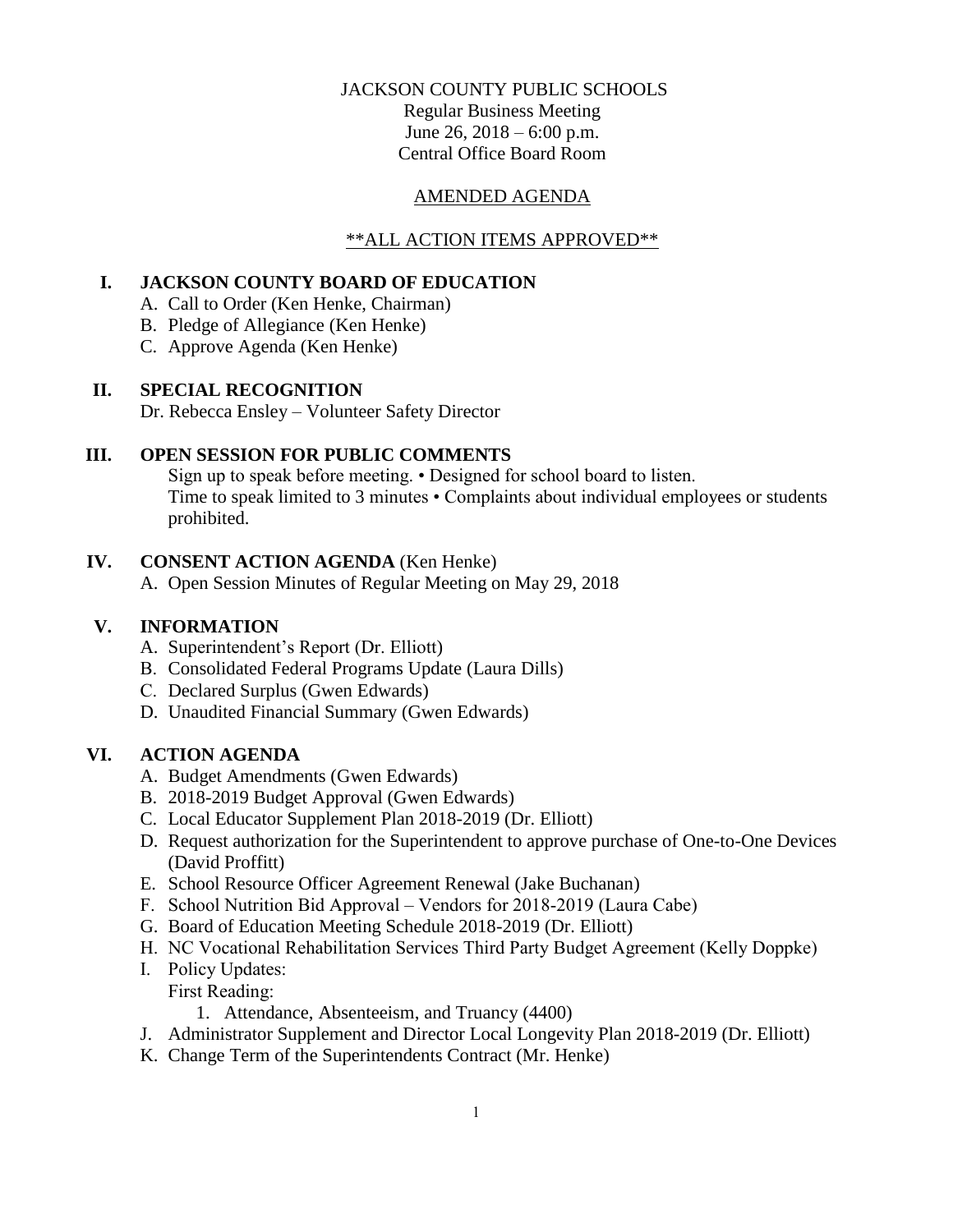**VII. CLOSED SESSION – Pursuant to G.S. 143.318.11 for the following purposes: under subsection; (a) (1) to prevent the disclosure of privileged or confidential personnel information pursuant to G.S. 115C-319-321 and (a) (3) to discuss matters protected by the attorney-client privilege.**

## **VIII. PERSONNEL ACTION AGENDA**

### **Employee Recommendations:**

- 1. Accardo, Nicholas Teacher, Blue Ridge Early College
- 2. Capps, Zebulon Teacher, Smoky Mountain High School
- 3. Eller, Rena Teacher, Cullowhee Valley Elementary School
- 4. Fazzini, Cortina EC Teacher, Scotts Creek Elementary School
- 5. Hawkins, James Bruce Substitute Bus Driver, Smokey Mountain Elementary School
- 6. Hunt, Cortni Teacher, Fairview Elementary School
- 7. Jackson, Jeremiah Associate Chief Technology Officer, Central Office
- 8. Kirby, Matthew School Counselor, Jackson County Early College
- 9. Long, Michelle Teacher, Scotts Creek Elementary School
- 10. Lunsford, Angela Principal, School of Alternatives
- 11. Montieth, Kathyrn Pre-K Lead Teacher, Fairview Elementary School
- 12. Platt, Hannah Teacher, Scotts Creek Elementary School
- 13. Pressley, David Interim PE Teacher, Smoky Mountain High School
- 14. Rich, William Custodian and Bus Driver, Smokey Mountain Elementary School
- 15. Starnes, Alana EC Teacher, Scotts Creek Elementary School
- 16. Williamson, Caroline Assistant Principal, Scotts Creek Elementary School
- 17. Wilson, Kellie Teacher, Smoky Mountain High School
- 18. Wyant, Jeffrey Assistant Principal, Blue Ridge School and Early College
- 19. Young, Cassandra Teacher, Cullowhee Valley Elementary School

#### **Employee Resignations:**

- 1. Brookshire, Chris Teacher, Smoky Mountain High School
- 2. Costianes, Christina Afterschool Assistant, Cullowhee Valley Elementary School
- 3. Dainsberg, Kimberly Teacher, Fairview Elementary School
- 4. Frizzell, Brett Technology Technician, Central Office
- 5. Grissom, Stephanie EC Teacher Assistant, Scotts Creek Elementary School
- 6. Hawkins, Bruce Bus Driver, Smokey Mountain Elementary School
- 7. Klipa, Heather Teacher, Smoky Mountain High School
- 8. Klipa, Tyler Teacher, Smoky Mountain High School
- 9. Lanning, Max Teacher, Blue Ridge Early College
- 10. Reis, Kristopher Principal, School of Alternatives
- 11. Saghy, Caitlin Teacher, Cullowhee Valley Elementary School
- 12. Shipman, Laura EC Teacher, Scotts Creek Elementary School
- 13. Stewart, Anna Teacher, Cullowhee Valley Elementary School
- 14. Terrell, Brian Driver's Education Instructor, Smoky Mountain High School

#### **Staff, Non-Staff and Returning Coach Recommendations:**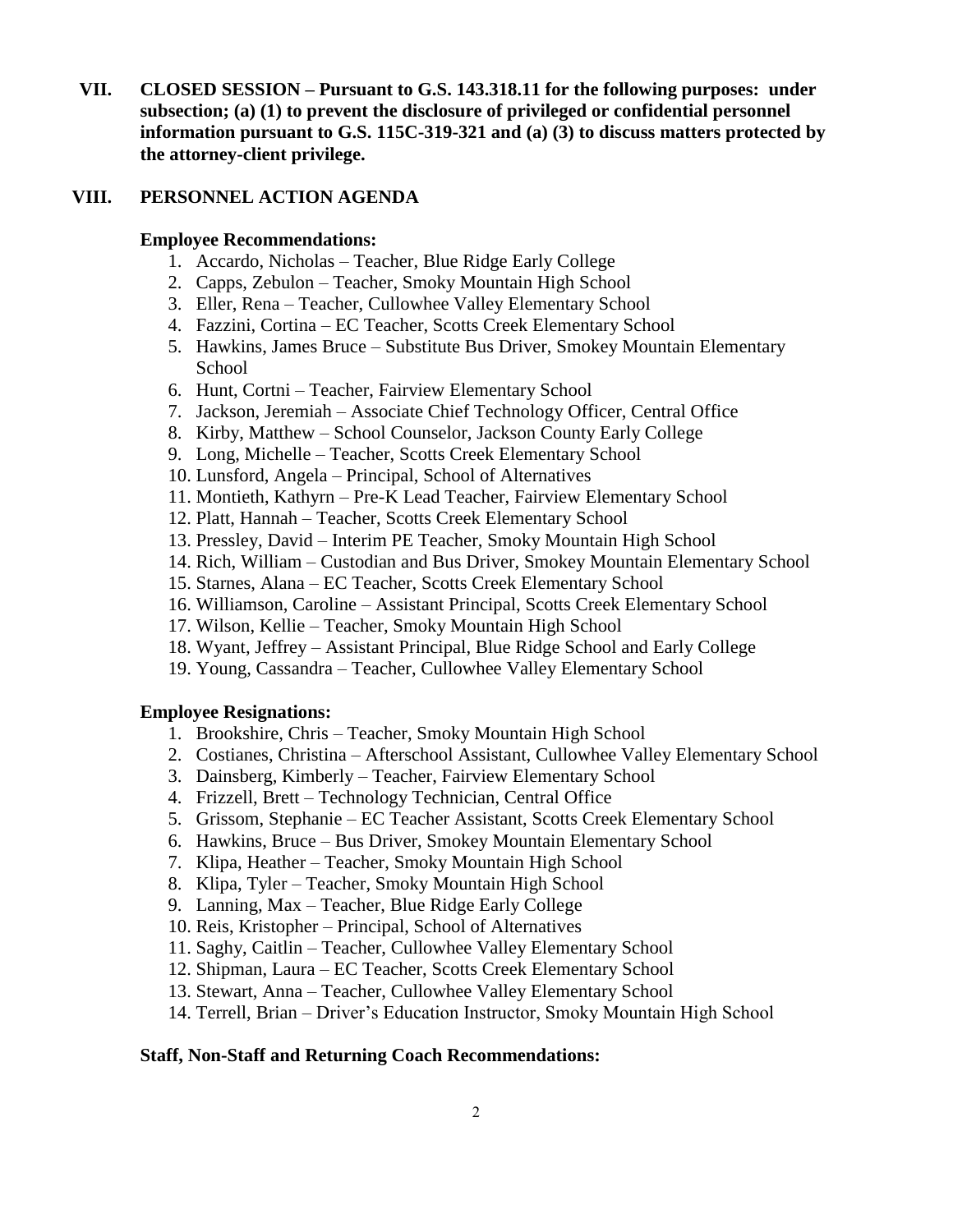- 1. Brown, Stephen Head Coach Varsity Men's Soccer, Smoky Mountain High School – Returning Staff
- 2. Cagle, Curtis Assistant Coach Varsity Football, Smoky Mountain High School Returning Staff
- 3. Carnes, Scotti Head Coach Varsity Cheer, Smoky Mountain High School Returning Non-Staff
- 4. Cauley, Jeremy Assistant Coach Varsity Men's Basketball Returning Staff
- 5. Chambers, Angela Assistant Coach Varsity Volleyball, Smoky Mountain High School – Returning Staff
- 6. Cleaveland, James District Middle School Athletic Director Staff
- 7. Dengler, Ty Assistant Coach Varsity Football, Smoky Mountain High School Returning Staff
- 8. Dezarn, Megan Head Coach Volleyball, Smoky Mountain High School Returning Staff
- 9. Dunford, Ollin Head Coach Women's Basketball, Smoky Mountain High School **Staff**
- 10. Evans, Gabriella Assistant Coach Volleyball, Scotts Creek Elementary School Returning Staff
- 11. Hill, Melissa Head Coach Junior Varsity Volleyball, Smoky Mountain High School – Returning Staff
- 12. Melvin, Jason Head Coach Junior Varsity Women's Basketball, Smoky Mountain High School – Returning Non-Staff
- 13. Melvin, Jason Head Coach Women's Golf, Smoky Mountain High School Returning Non-staff
- 14. Moody, Madison Assistant Coach Varsity Cheer, Smoky Mountain High School Returning Non-Staff
- 15. Moody, Tony Head Coach Middle School Football, Smoky Mountain High School – Returning Non-Staff
- 16. Moody, Tony Head Coach Varsity Wrestling, Smoky Mountain High School Returning Non-Staff
- 17. Mulligan, Tyler Head Coach Junior Varsity Basketball, Smoky Mountain High School – Returning Staff
- 18. Orr, Kelli Assistant Coach Junior Varsity Cheer, Smoky Mountain High School Non-staff
- 19. Parsons, Jonathan Head Coach Junior Varsity Men's Soccer, Smoky Mountain High School – Returning Staff
- 20. Parsons, Stephen Assistant Coach Varsity Men's Soccer, Smoky Mountain High School – Returning Staff
- 21. Parsons, Stephen Assistant Coach Junior Varsity Basketball, Smoky Mountain High School – Returning Staff
- 22. Pendergast, Brandon Head Coach Men's Cross Country, Smoky Mountain High School – Returning Staff
- 23. Phillips, Adam Head Coach Varsity Men's Basketball, Smoky Mountain High School – Returning Staff
- 24. Pressley, David Assistant Coach Varsity Football, Smoky Mountain High School Staff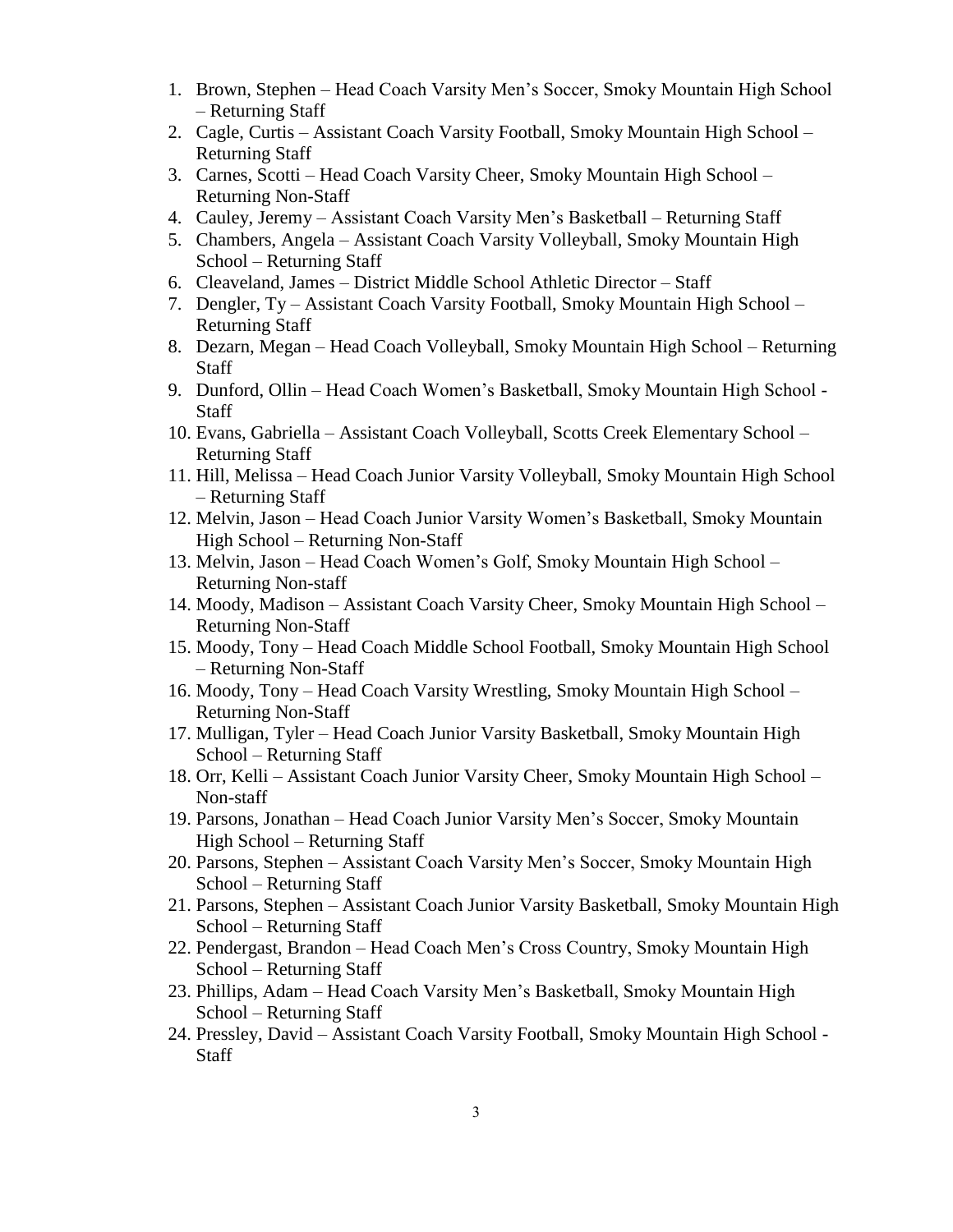- 25. Quinn, Tony Assistant Coach Varsity Football, Smoky Mountain High School Returning Non-Staff
- 26. Quinn, Tony Assistant Coach Varsity Wrestling, Smoky Mountain High School Returning Non-Staff
- 27. Reddin, Colby Head Coach Junior Varsity Wrestling, Smoky Mountain High School – Returning Staff
- 28. Rish, Sarah Head Coach Volleyball, Scotts Creek Elementary School Returning staff
- 29. Roberson, Mark Assistant Coach Middle School Football, Smoky Mountain High School – Returning Non-Staff
- 30. Schell, Casey Assistant Coach Junior Varsity Volleyball, Smoky Mountain High School – Non-Staff
- 31. Shuler, Pam Head Coach Women's Cross Country, Smoky Mountain High School Returning Staff
- 32. Smith, Danni Head Coach Junior Varsity Cheer, Smoky Mountain High School Returning Non-Staff
- 33. Stephens, Chelsea Head Coach Soccer, Scotts Creek Elementary School Returning staff
- 34. Swartzwelder, Katie Assistant Coach Soccer, Scotts Creek Elementary School Returning staff
- 35. Tuttle, Aaron Assistant Coach Junior Varsity Football, Smoky Mountain High School – Returning Staff
- 36. Winchester, Mike Assistant Coach Junior Varsity Football, Smoky Mountain High School – Returning Staff
- 37. Young, Cole Assistant Coach Junior Varsity Men's Soccer, Smoky Mountain High School – Returning Non-Staff

#### **Summer Employees:**

- 1. Carnathan, Mona Summer School Bus Driver, Blue Ridge School
- 2. Cope, Lisa Cafeteria Manager Summer Feeding Program, Smokey Mountain Elementary School
- 3. Davis, Jamie Summer Day Camp Assistant, Cullowhee Valley Elementary School
- 4. Dean, Lisa Substitute Teacher Reading Camp, Cullowhee Valley Elementary School
- 5. Frady, Tiffany Summer Camp Assistant, Cullowhee Valley Elementary School
- 6. Grasty, Ali Cafeteria Manager Summer Feeding Program, Scotts Creek Elementary **School**
- 7. Hornbuckle, Dawn School Nutrition Assistant Summer Feeding Program, Scotts Creek Elementary School
- 8. Parris, Judy Cafeteria Manager Summer Feeding Program, Scotts Creek Elementary School
- 9. Stokes, Anna School Nutrition Assistant Summer Feeding Program, Smokey Mountain Elementary School

#### **Transfer Recommendations Requiring Action:**

1. Fox, Amber – From Assistant Principal at Scotts Creek Elementary School to Intervention Specialist at Smokey Mountain Elementary School